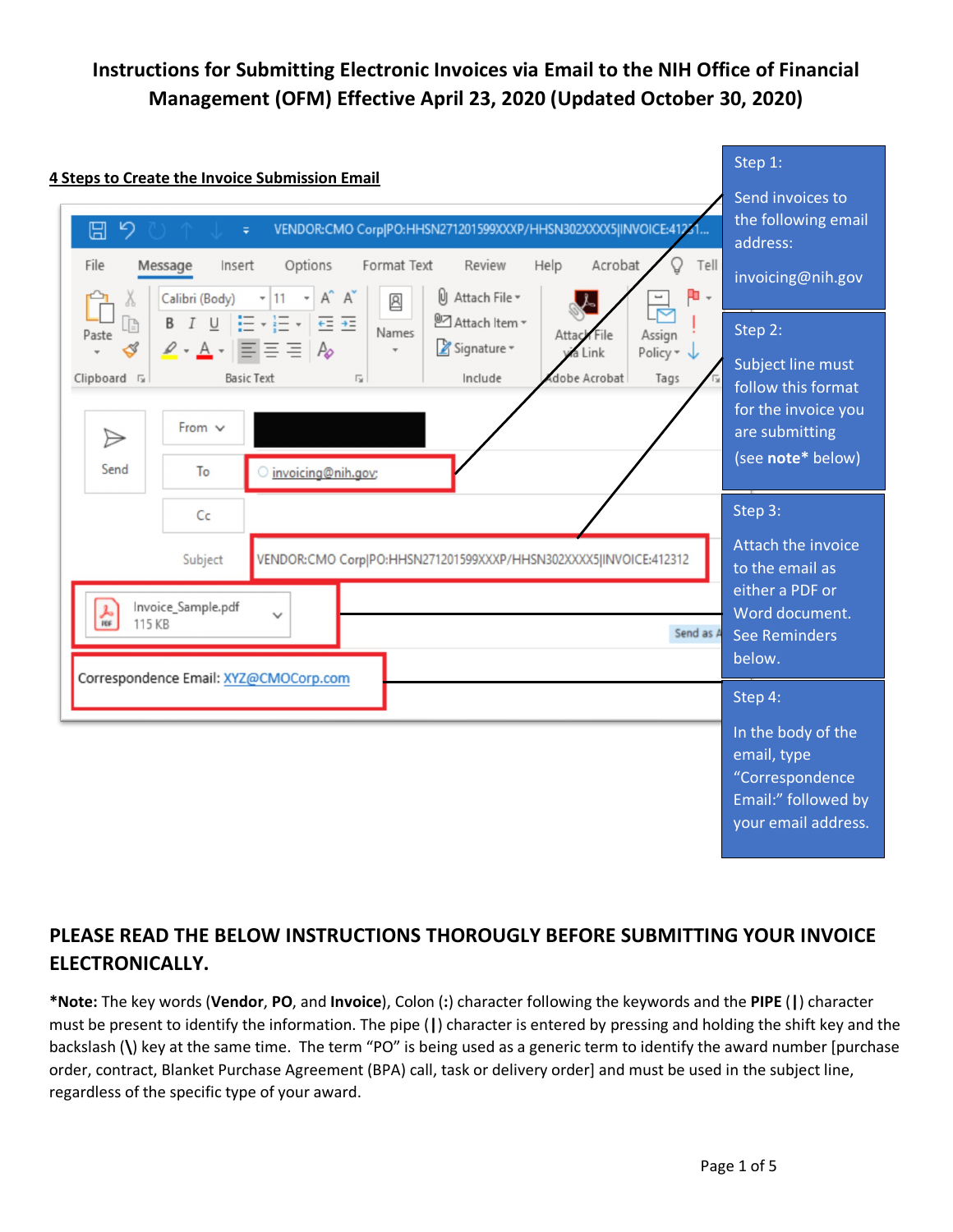#### **How to Properly Format the Subject Line of Your Email**

#### **EXAMPLE 1 – If Your Contract Includes a Contract Number AND an Order Number or Call Number:**

**Vendor**: Name of the Contractor or Vendor**|PO:**Contract Number/Order Number or Call Number**|Invoice:**9999999

#### **EXAMPLE 2 – If Your Contract ONLY Includes a Contract Number:**

**Vendor**: Name of the Contractor or Vendor**|PO:**Contract Number**|Invoice:**9999999

#### **EXAMPLE 3 – If Your Contract ONLY Includes an Order Number:**

Vendor: Name of the Contract or Vendor|Order Number|Invoice:99999999

### **Screenshot of How to Locate the Contract Number and Order Number on Your SF 1449**

(SOLICITATION/CONTRACT/ORDER FOR COMMERCIAL ITEMS Form)

The screenshot below shows where the Contract Number and Order Number are located on the SF 1449. The SF 1449 is provided to you by the NIH Contracting Officer upon awarding the contract. Please use the information on your SF 1449 to populate the correct Contract Number and Order Number in the subject line of your email invoice submission.

The Contract Number is required in order to process all invoices. The Contract Number is the same as the "PO" on the invoice email subject line. The Order Number is only applicable for certain contracts and can be found in field number 4, on the SF 1449 form. If your SF 1449 does not include an Order Number, then follow EXAMPLE 2 above to ensure the Subject line of your email is properly formatted.

|                                                 |                                                                                                     | <b>Contract Number</b>                                                                | <b>Task Order Number</b>                                                                                                                                      |                                             |
|-------------------------------------------------|-----------------------------------------------------------------------------------------------------|---------------------------------------------------------------------------------------|---------------------------------------------------------------------------------------------------------------------------------------------------------------|---------------------------------------------|
|                                                 | SOLICITATION/CONTRACT/ORDER FOR COMMERCIAL ITEMS<br>OFFEROR TO COMPLÉTE BLOCKS 12, 17, 23, 24, & 30 |                                                                                       | 1. REQUISITION NUMBER                                                                                                                                         | PAGE 1 OF                                   |
| 2. CONTRACT NO.                                 | 3. AWARD/EFFECTIVE<br><b>DATE</b>                                                                   | <b>4. ORDER NUMBER</b><br>R                                                           | <b>5. SOLICITATION NUMBER</b>                                                                                                                                 | <b>6. SOLICITATION ISSUE</b><br><b>DATE</b> |
| 7. FOR SOLICITATION<br><b>INFORMATION CALL:</b> | a. NAME                                                                                             |                                                                                       | b. TELEPHONE NUMBER (No collect<br>calls)                                                                                                                     | 8. OFFER DUE DATE/<br><b>LOCAL TIME</b>     |
| 9. ISSUED BY                                    | CODE                                                                                                | <b>10. THIS ACQUISITION IS</b><br><b>SMALL BUSINESS</b><br><b>HUBZONE SMALL</b>       | UNRESTRICTED OR<br><b>SET ASIDE:</b><br><b>WOMEN-OWNED SMALL BUSINESS</b><br>(WOSB) ELIGIBLE UNDER THE WOMEN-OWNED<br><b>SMALL BUSINESS PROGRAM</b><br>NAICS: |                                             |
|                                                 |                                                                                                     | <b>BUSINESS</b><br><b>SERVICE-DISABLED</b><br><b>VETERAN-OWNED</b><br>SMALL BLISINESS | <b>EDWOSB</b><br>R(A)                                                                                                                                         | <b>SIZE STANDARD:</b>                       |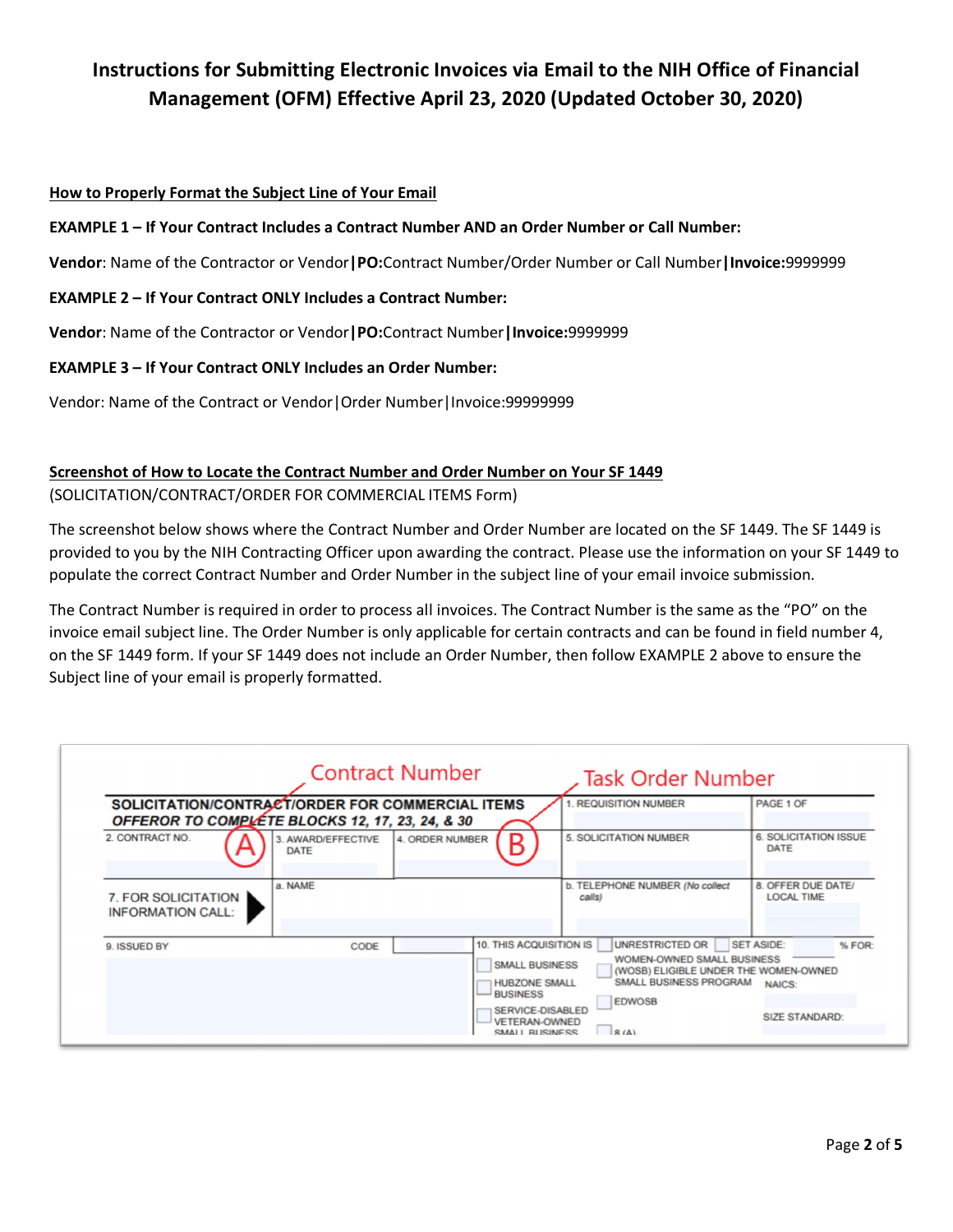### **Screenshot of How to Locate the Contract Number on Your SF 1447** (SOLICITATION/CONTRACT Form)

The screenshot below shows where the Contract Number is located on the SF 1447. The SF 1447 is provided to you by the NIH Contracting Officer upon awarding the contract. Please use the information on your SF 1447 to populate the correct Contract Number in the subject line of your email invoice submission.

The Contract Number is required in order to process all invoices. The Contract Number is the same as the "PO" on the invoice email subject line.

|                         | <b>Contract Number</b>                                                              |                                                                                                                                                                                                                                                                                                                                                     |
|-------------------------|-------------------------------------------------------------------------------------|-----------------------------------------------------------------------------------------------------------------------------------------------------------------------------------------------------------------------------------------------------------------------------------------------------------------------------------------------------|
|                         | SOLICITATION/CONTRACT<br>BIDDER/OFFEROR TO COMPLETE BLOCKS 11, 13, 15, 21, 22, & 27 | <b>RATING</b><br>THIS CONTRACT IS A RATED<br>OF<br>PAGE<br>ORDER UNDER DPAS (15 CFR)<br>700)                                                                                                                                                                                                                                                        |
| 2. CONTRACT NUMBER<br>∼ | <b>AWARD/EFFECTIVE</b><br><b>4. SOLICITATION NUMBER</b><br>3.<br>DATE               | <b>SOLICITATION TYPE</b><br><b>6. SOLICITATION</b><br>S.<br><b>ISSUE DATE</b><br><b>NEGOTIATED</b><br><b>SEALED BIDS</b><br>(RFP)<br>(IFB)                                                                                                                                                                                                          |
| 7. ISSUED BY            | CODE<br>NO COLLECT CALLS                                                            | 8. THIS ACQUISITION IS<br><b>UNRESTRICTED OR</b><br><b>SET ASIDE:</b><br>% FOR:<br>WOMEN-OWNED SMALL BUSINESS (WOSB)<br><b>SMALL BUSINESS</b><br>ELIGIBLE UNDER THE WOSB PROGRAM<br><b>HUBZONE SMALL</b><br><b>BUSINESS</b><br><b>EDWOSB</b><br>SERVICE-DISABLED VETERAN-<br><b>NAICS:</b><br><b>OWNED SMALL BUSINESS</b><br>B(A)<br>SIZE STANDARD: |

### **Screenshot of How to Locate the Contract Number and Release Number on Your OF 347** (ORDER FOR SUPPLIES OR SERVICES Form)

The screenshot below shows where the Contract Number and Order Number are located on the OF 347. The OF 347 is provided to you by the NIH Contracting Officer upon awarding the contract. Please use the information on your OF 347 to populate the correct Contract Number (if any) and Order Number in the subject line of your email invoice submission.

The Order Number is required in order to process all invoices. If there is no Contract Number, the Order number is the same as the "PO" on the invoice email subject line. The Contract Number is only applicable for certain contracts and can be found in field number 2, Contract Number, on the OF 347 form. If your OF 347 does not include a Contract Number, then follow EXAMPLE 3 on page 2 to ensure the Subject line of your email is properly formatted.

|                                                                              | <b>Task Order Number</b>              | <b>Contract Number</b>              |                      |    |              |
|------------------------------------------------------------------------------|---------------------------------------|-------------------------------------|----------------------|----|--------------|
|                                                                              | <b>ORDER FOR SUPPLIES/OR SERVICES</b> |                                     | <b>PAGE</b>          | OF | <b>PAGES</b> |
| IMPORTANT: Mark all packages/and papers with contract and/or of der numbers. |                                       |                                     |                      |    |              |
| 1. DATE OF ORDER                                                             | 2. CONTRACT NUMBER (If any)<br>A      | 6. SHIP TO:<br>a. NAME OF CONSIGNEE |                      |    |              |
| 3. ORDER NUMBER<br>в                                                         | 4. REQUISITION/REFERENCE NUMBER       | <b>b. STREET ADDRESS</b>            |                      |    |              |
| 5. ISSUING OFFICE (Address correspondence to)                                |                                       |                                     |                      |    |              |
|                                                                              |                                       | c. CITY                             | d. STATE e. ZIP CODE |    |              |
| 7. TO:                                                                       |                                       | f. SHIP VIA                         |                      |    |              |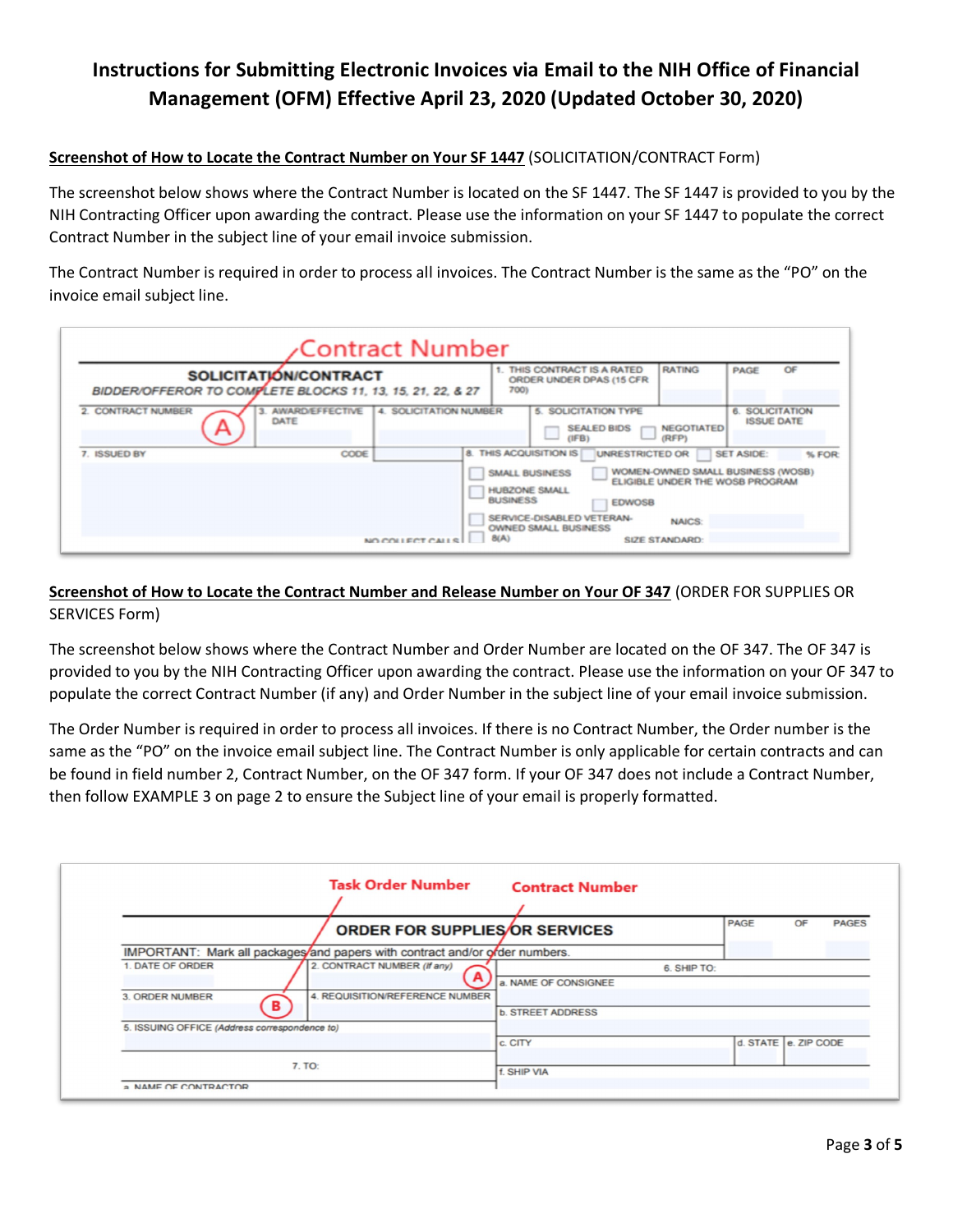### **Subject Line Examples**

For your reference, below is a chart listing examples of the correct and incorrect subject lines. Note: These are just examples, you must enter the applicable information for the invoice you are submitting.

| <b>Subject Line</b>                                                      | <b>Correct</b> | <b>Incorrect</b> |
|--------------------------------------------------------------------------|----------------|------------------|
| Vendor: XYZ Corp   PO:HHSN299202000053J/75X98019S00848   Invoice: XYASAD |                |                  |
| XYZ Corp   PO # HHSN299202000053J \75X98019S00848   Invoice # XYASAD     |                | Х                |
| XYZ Corp   HHSN299202000053J \75X98019S00848   Invoice # XYASAD          |                | X                |
| XYZ Corp   HHSN299202000053J \75X98019S00848   XYASAD                    |                | Х                |
| Vendor: XYZ Corp, PO: HHSN299202000053J \75X98019S00848, Invoice: XYASAD |                | Х                |
| Vendor: XYZ Corp   PO:HHSN299202000053J   Invoice: XYASAD                |                |                  |
| Vendor: XYZ Corp   PO:HHSN311201600011U   Invoice: XYASAD                |                |                  |

#### **Reminders**

- **Effective December 1, 2020, OFM will no longer accept hard copy vendor invoices sent to the OFM billing office via any shipping services (i.e., USPS, FedEx, UPS, DHL, etc.) or those delivered by any in-person drop off.** OFM will **not** accept any invoices postmarked and/or delivered in-person on/after December 1, 2020. Please follow the electronic submission instructions on page 1. Failure to follow the above electronic submission instructions will result in invoice processing delays.
- Only invoices should be sent to the following mailbox: [invoicing@nih.gov.](mailto:invoicing@nih.gov) Please do not send emails to this mailbox requesting a status of your invoice(s) and do not include the *invoicing@nih.gov* email address in your correspondence with NIH Institutes/Centers.
- You must submit only **one** invoice per email.
- Follow the system size limits that apply to the email and each invoice: individual email attachments cannot exceed 5 megabytes each; and the email plus all attachments cannot exceed a total of 30 megabytes.
- Clearly identify a valid and complete contract number on each invoice.
- Clearly identify an accurate DUNS number on each invoice.
- DO NOT include confidential information such as Social Security Numbers (do not include TIN if it is a Social Security Number).

The invoice attached to the email must be in a PDF or Word format. The date/time that a valid invoice is submitted electronically to the email box [\(invoicing@nih.gov\)](mailto:invoicing@nih.gov) will be the same date/time logged as the invoice is received by NIH.

#### **Questions?**

Please direct inquiries regarding the status of invoices such as receipt of invoices, due date, or payment of invoices to the OFM Commercial Accounts Branch, Customer Service Office. The OFM Customer Service contact information and of methods to contact are available at the following OFM website<https://ofm.od.nih.gov/Pages/Customer-Service.aspx> and below.